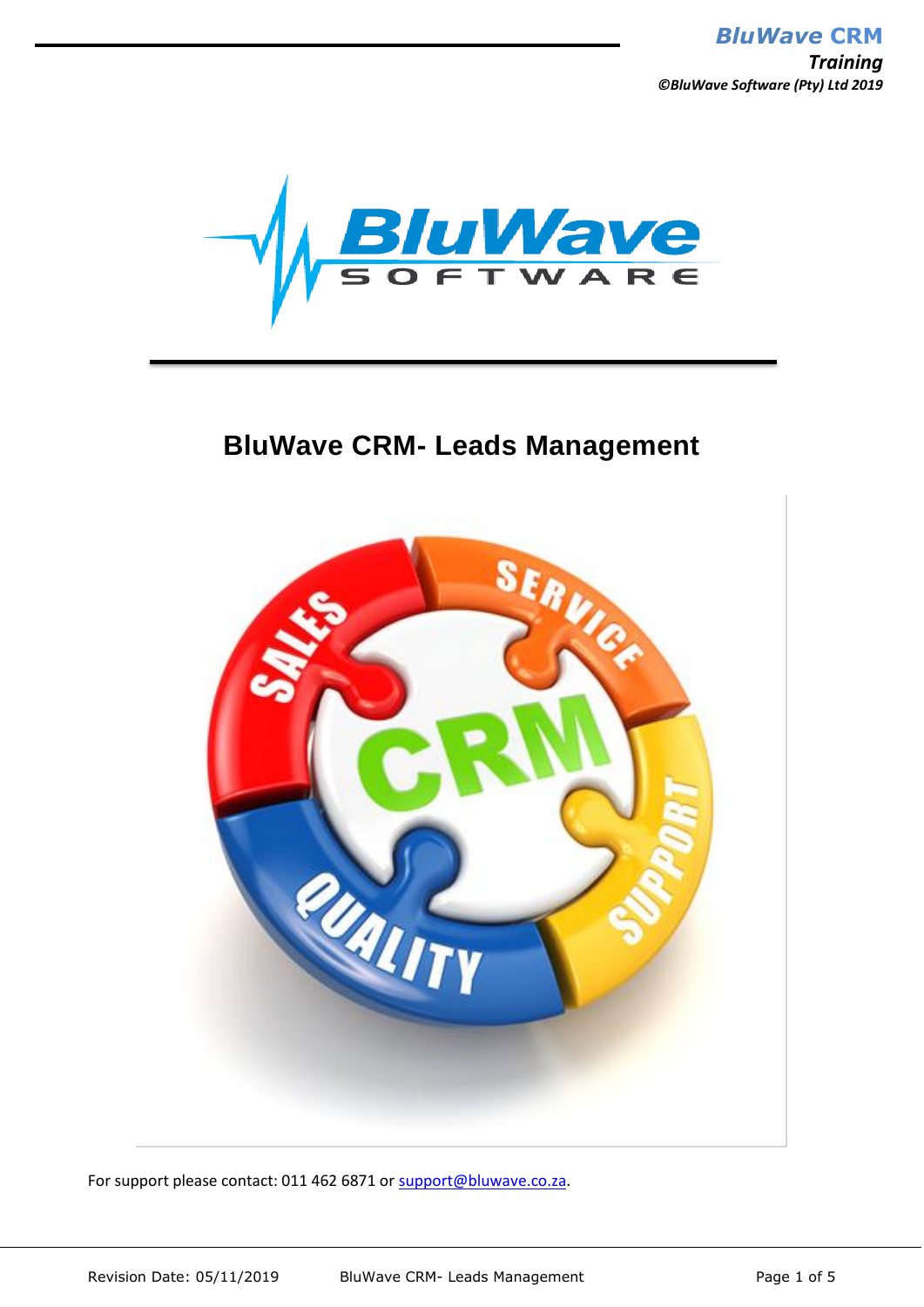## **1. Introduction**

Leads are raw contacts with which you no pre-existing relationship with. Only once you do contact them, they could be converted to a company (if they are a viable potential customer referred to as a Prospect); only once it has been converted would you be able to create activities or opportunities for this company.

### **1.1 View Leads**

|      |                   | <b>BluWave</b><br>SOFTWARE |                 |           |                      |         |                     | Getting Started   | Change Password?    | Log Out? |
|------|-------------------|----------------------------|-----------------|-----------|----------------------|---------|---------------------|-------------------|---------------------|----------|
| Home | <b>Activities</b> | Leads                      | <b>Contacts</b> | Companies | <b>Opportunities</b> | Reports | <b>System Setup</b> | <b>Financials</b> | <b>List Manager</b> |          |
|      | Create New Lead   | View Leads I               |                 |           |                      |         |                     |                   |                     |          |

When you click on the **Leads** tab, the **View Leads** page will show by default.

There are four sections to the view page (depending on whether or not you company allows the sales staff to claim leads):

- Unclaimed all the leads that are not yet allocated to a specific sales staff.
- Active leads that still need to be contacted by the specified sales staff.
- Converted all the leads that were contacted and added to the Company list.
- Lost all the leads that were contacted but were not interested/viable.

Below is a screenshot of the **Active** portion of the **View Leads** page.

|                    |       | <b>Activities</b>   |     |                | Leads                   |        | <b>Contacts</b>                                      | Companies         | Opportunities    | Reports            | <b>System Setup</b> |             | <b>Financials</b> |          | <b>List Manager</b> |   |                |
|--------------------|-------|---------------------|-----|----------------|-------------------------|--------|------------------------------------------------------|-------------------|------------------|--------------------|---------------------|-------------|-------------------|----------|---------------------|---|----------------|
|                    |       | Create New Lead I   |     |                | View Leads              |        |                                                      |                   |                  |                    |                     |             |                   |          |                     |   |                |
| Search             |       | <b>Search</b>       |     |                |                         |        |                                                      | <b>View Leads</b> |                  |                    |                     |             |                   |          |                     |   |                |
| Within             |       | Please Select       |     | ▼              |                         | Search |                                                      |                   |                  |                    |                     | Go!         | Filter All Leads  |          |                     |   | 7              |
|                    |       |                     |     |                |                         |        |                                                      |                   |                  |                    |                     |             |                   |          |                     |   |                |
| $^{+}$             |       | <b>Quick Create</b> |     |                |                         |        | Views:                                               | <b>Unclaimed</b>  | ● Active         |                    | Converted           | © Lost      |                   |          |                     |   |                |
| Please Select      |       |                     |     |                |                         |        | AIBICIDIEIFIGIHIIIJIKILIMINIOIPIQIRISITIUIVIWIXIYIZI |                   |                  |                    |                     |             |                   |          |                     |   |                |
|                    |       |                     |     |                |                         |        |                                                      |                   |                  |                    |                     |             |                   |          |                     |   |                |
|                    |       |                     |     |                |                         |        | Company                                              | $\alpha$          | Rep Name         | $\sim$<br>$\Delta$ | Source              | $\sim$<br>Δ | Created           | $\Delta$ | First Name          | Δ | Surname        |
| нF                 |       | Calendar            |     |                |                         |        |                                                      |                   |                  |                    |                     |             |                   | $\vee$   |                     |   |                |
| ś                  |       | <b>March 2019</b>   |     |                | ×                       | Del    | Pickle Company                                       |                   | Michelle Snyders |                    |                     |             | 08/03/2019        |          | Elle                |   | Short          |
| Mo<br>Tu-          | We Th |                     | Fr. | $8a - 8u$      |                         | Del    | Carnival Creations                                   |                   | Michelle Snyders |                    | Cold Call           |             | 07/03/2019        |          | Candy               |   | Sugarplun      |
| 25<br>26           | 27    | 28                  | 1   | $\overline{2}$ | $\overline{\mathbf{3}}$ | Del    | C Boots                                              |                   | Michelle Snyders |                    |                     |             | 18/02/2019        |          | Cranky              |   | <b>Boots</b>   |
| 4<br>5             | 6     | 7                   | 8   | $\overline{9}$ | 10                      | Del    | Acctech                                              |                   | Michelle Snyders |                    |                     |             | 05/12/2018        |          | Franky              |   | Sierra         |
| 12<br>11           | 13    | 14                  | 15  | 16<br>- 17     |                         | Del    | Roco Mamma's                                         |                   | Michelle Snyders |                    |                     |             | 05/12/2018        |          | John                |   | Doe            |
| 18<br>19           | 20    | 21                  | 22  | 23 24          |                         | Del    | South African Breweries                              |                   | Michelle Snyders |                    | Phone in            |             | 12/09/2018        |          | Marna               |   | van der M      |
| 25<br>$^{26}$      | 27    | 28                  | 29  | $30 - 31$      |                         | Del    | ITEC- South Afcrica                                  |                   | Michelle Snyders |                    | Networking          |             | 12/09/2018        |          | Candice             |   | Makwena        |
| 2<br>$\mathbf{1}$  | 3     | 4                   | 5   | $\overline{6}$ | -7                      | Del    | Checkers Hyper- Centurion                            |                   | Michelle Snyders |                    | Google AD Words     |             | 12/09/2018        |          | Bennie              |   | <b>Botha</b>   |
| Last Invoice Date: |       |                     |     |                |                         | Del    | <b>BTConnect</b>                                     |                   | Michelle Snyders |                    | Referral            |             | 12/09/2018        |          | Bernette            |   | <b>Simmons</b> |
|                    |       |                     |     |                |                         | Del    | <b>First National Bank</b>                           |                   | Michelle Snyders |                    | Referral            |             | 12/09/2018        |          | Jacques             |   | Marais         |
|                    |       |                     |     |                |                         | Del    | Vodacom                                              |                   | Michelle Snyders |                    | Website             |             | 12/09/2018        |          | Nicola              |   | Potgieter      |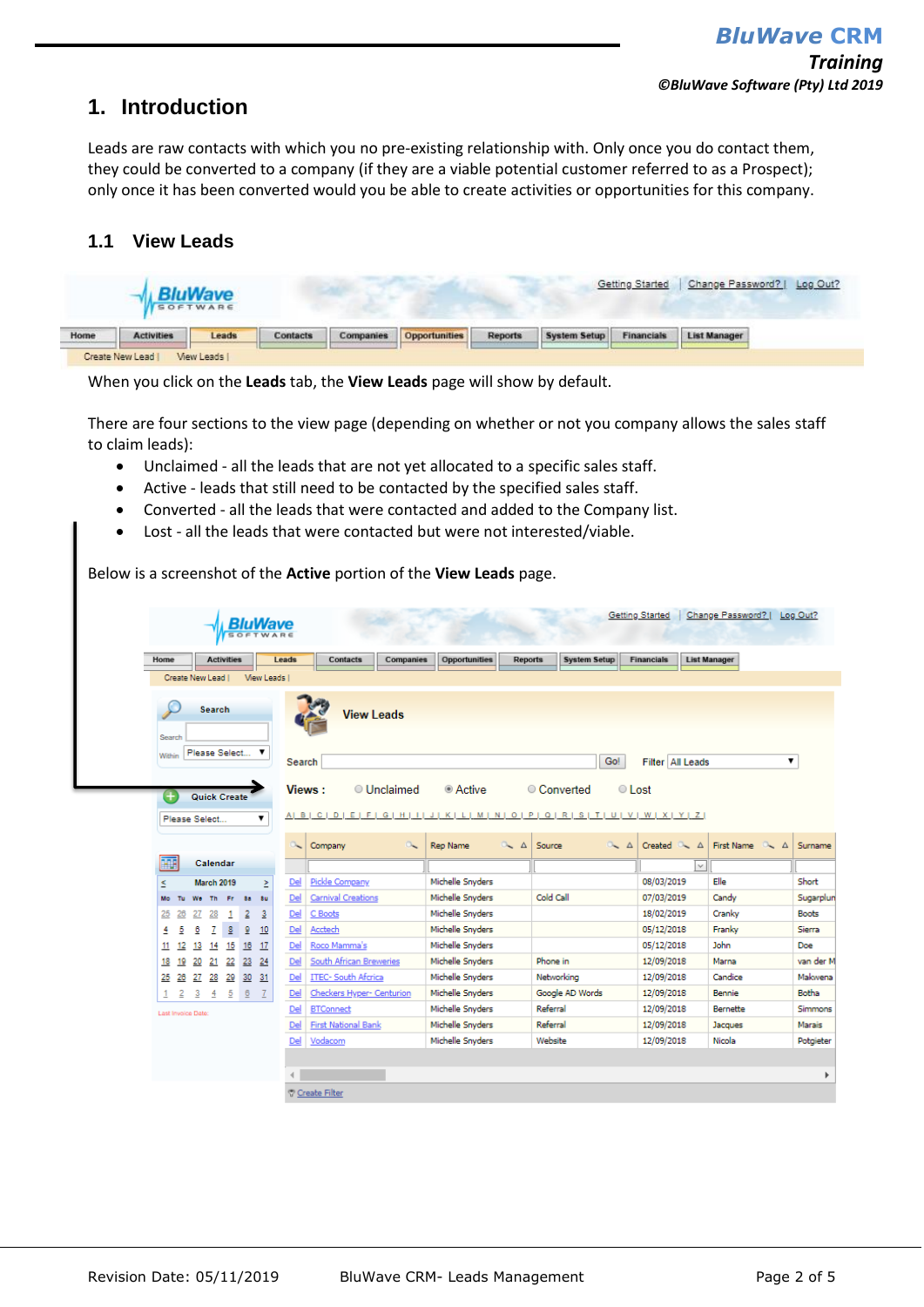#### **1.2 Add Leads**

**To Add a new Lead to your database:**

- Select **Lead** from the **Quick Create** dropdown
- Click on the **Create New Lead** on the **Leads** tab

The **New Lead** page will open; the user will enter all the required/available information regarding the contact.

| Home                | <b>Activities</b><br>Create New Lead              | View Leads                       | Leads                                   | Contacts         | Companies       | Opportunities | <b>Reports</b>        | <b>System Setup</b> | <b>Financials</b>       | <b>List Manager</b>                                      |
|---------------------|---------------------------------------------------|----------------------------------|-----------------------------------------|------------------|-----------------|---------------|-----------------------|---------------------|-------------------------|----------------------------------------------------------|
| Search              | Search                                            |                                  |                                         | <b>New Lead</b>  | Save            |               | Save & New            | Cancel              |                         |                                                          |
| Within              | Please Select                                     |                                  | <b>Lead Details</b>                     |                  |                 |               |                       |                     |                         | * = Required Fields (enter either First Name or Surname) |
|                     |                                                   |                                  | Sales Staff                             | Michelle Snyders |                 |               |                       | ▼                   | <b>Lead Status</b>      | <b>Active Lead</b>                                       |
|                     |                                                   |                                  | Title                                   |                  | First Name Elle |               | Initials <sup>E</sup> |                     | Lead Type               |                                                          |
|                     | Quick Create                                      |                                  | Surname                                 | Short            |                 |               |                       |                     | <b>Lead Source</b>      |                                                          |
|                     | Please Select                                     |                                  | Designation                             |                  |                 |               |                       |                     | No. of Employees        |                                                          |
|                     |                                                   |                                  | Company                                 |                  |                 |               |                       |                     | Industry                |                                                          |
| h,                  | Calendar                                          |                                  | Tel                                     |                  |                 |               |                       |                     | <b>Notes</b>            |                                                          |
|                     | <b>March 2019</b>                                 |                                  | Cell                                    |                  |                 |               |                       |                     |                         |                                                          |
| ś<br>Mo<br>Tu       | - Fr<br>We Th                                     | Σ<br>8a<br>8u                    | Email                                   | elle@short.co.za |                 |               |                       |                     |                         |                                                          |
| 25<br>26            | $\overline{28}$<br>1<br>27                        | $\overline{2}$<br>$\frac{3}{2}$  | <b>Staff</b>                            |                  |                 |               |                       |                     | <b>Printer Type</b>     |                                                          |
| 5<br>4              | 7<br>8<br>6                                       | $\frac{9}{2}$<br>10              | Number of<br><b>Printers</b>            |                  |                 |               |                       |                     | Main Application<br>Use |                                                          |
| 11<br>12            | 15<br>13<br>14                                    | 16<br>17                         | <b>Financial Year</b><br>End            |                  |                 |               |                       |                     | <b>Current Supplier</b> |                                                          |
| 18<br>19            | 21<br>$^{22}$<br>20                               | 23 24                            | <b>Address Details</b>                  |                  |                 |               |                       |                     |                         |                                                          |
| 26<br>25            | $\overline{28}$<br>27                             | 29 30 31                         | Postal Address                          |                  |                 |               |                       |                     | <b>Physical</b>         | <b>Building/Office Park</b>                              |
| $\overline{2}$<br>1 | $\overline{5}$<br>$\frac{4}{1}$<br>$\overline{3}$ | $\overline{6}$<br>$\overline{1}$ |                                         |                  |                 |               |                       |                     |                         | <b>Street No and Name</b>                                |
| Last Invoice Date:  |                                                   |                                  |                                         |                  |                 |               |                       |                     |                         | <b>Suburb and Town</b>                                   |
|                     |                                                   |                                  | Postal Code                             |                  |                 |               |                       |                     | Code                    |                                                          |
|                     |                                                   |                                  | Country                                 | South Africa     |                 | ▼             |                       |                     | Country                 | South Africa                                             |
|                     |                                                   |                                  | Fields marked with an *, are mandatory. |                  |                 | Save          | Save & New            | Cancel              |                         |                                                          |

The fields are related to your company user defined fields.  $\blacktriangleleft$ 

To save the information entered, click on **Save** to return the **View Leads** page or click on **Save & New** to bring up a blank page for **New Leads** to add a consecutive lead.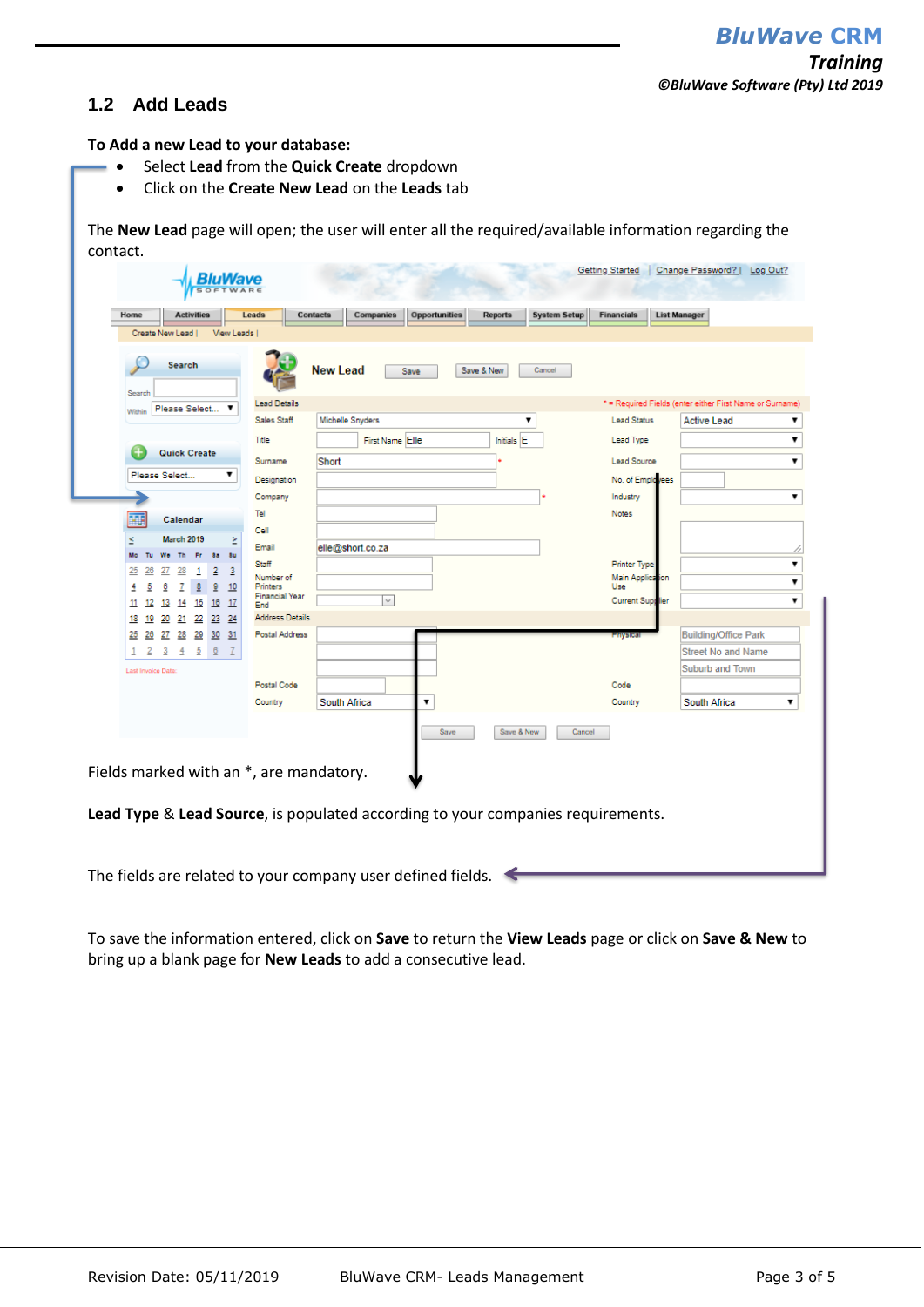### **1.3 Edit Leads**

To edit a lead, click on the Company Name on the **View Leads** screen.

When editing a lead, the use will be able to update the lead details or convert the lead to a company.

If the user is only updating the lead information the User would click on the **Update** button, after making the relevant changes.

Changes can include updating the contact details or source and type information. The user would also be able to update the Status of the lead.

The statuses can be set-up as needed, however it would have an **active status**, which means the client still needs to be contacted and qualified (either immediately or in the future); a **sold/won status**, in our case the Qualified Converted status that means the lead has be qualified and converted to a company; a **lost status** that would move them to the lost view.

|                    | <b>Edit Leads</b><br>Add to Company List | Update         | Cancel<br>Print Lead                                     |                                              |
|--------------------|------------------------------------------|----------------|----------------------------------------------------------|----------------------------------------------|
|                    |                                          |                | * = Required Fields (enter either First Name or Surname) | Date Created: 07/03/2019                     |
| <b>Sales Staff</b> | <b>Michelle Snyders</b>                  |                | <b>Lead Status</b>                                       | <b>Active Lead</b>                           |
| Title              | First Name Candy                         | Initials $ C $ | Lead Type                                                | <b>Active Lead</b>                           |
| Surname            | Sugarplum                                | $\Rightarrow$  | <b>Lead Source</b>                                       | <b>Qualified Converted</b><br>Not Interested |
| Designation        |                                          |                | No. of Employees                                         | <b>Future Interest</b>                       |
| Company            | <b>Carnival Creations</b>                |                | Industry                                                 | Unclaimed Lead<br>XXXXXXXXXXXXXXXXXXXXX      |
| Tel                |                                          |                | <b>Notes</b>                                             |                                              |
| Cell               | 074 124 8523                             |                |                                                          |                                              |
| Email              | candy@carnival.co.za                     |                |                                                          | ⋌                                            |

#### **1.3.1 Converting a Lead to a Company**

When a lead has been qualified the user could easily convert the lead to a company, by editing the lead and clicking on the **Add to Company List** button.

Once the user clicks on the button, the system will direct the user to the appropriate **Edit Company** page.

When expanding the Contacts panel, the details on the Leads page will populate the first contact on the company.